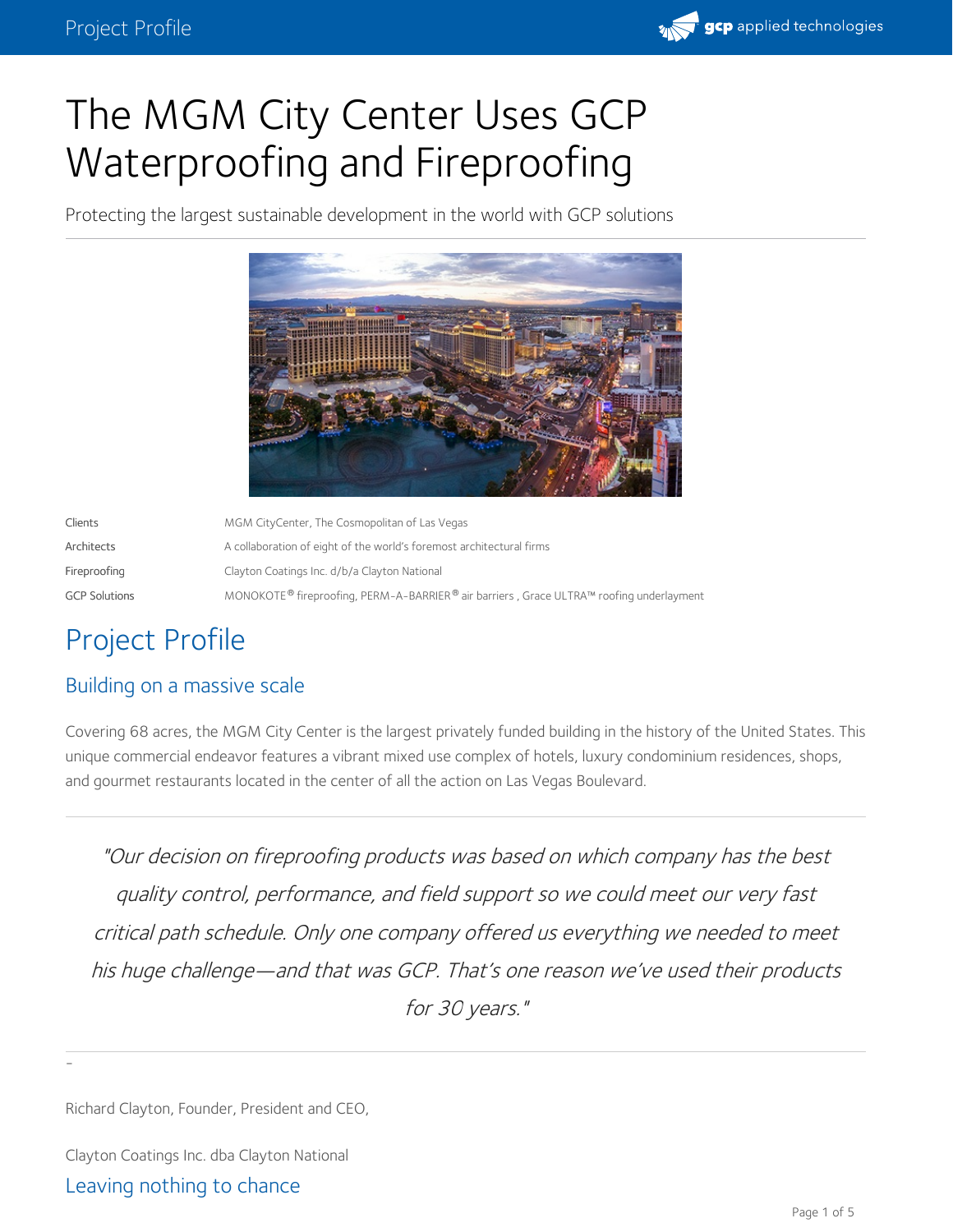

No fewer than eight world-class architectural firms were involved with the City Center's construction, which made it important to select high performance materials. In addition, they needed an experienced support team that could coordinate the delivery and installation of this material over a vast job site with thousands of workers.

Lastly, the fireproofing material needed to resist intense job-site temperatures, which often necessitated nighttime work. All told, GCP needed to deliver enough product to cover 20 million square feet of structural support beams and columns, as well as enough waterproofing to cover 200,000 square feet of stainless steel roofing and 100,000 feet of wall surface. These products had to provide excellent performance while withstanding extreme desert temperatures.

"GCP needed to deliver enough product to cover 20 million square feet of structural support beams and columns, as well as enough waterproofing to cover 200,000 square feet of stainless steel roofing and 100,000 feet of wall surface."

#### Withstanding the heat

GCP [fireproofing](https://gcpat.com/en/solutions/fireproof-your-building-industrys-leading-fire-protection-products) and [waterproofing](https://gcpat.com/en/solutions/waterproofing-solutions-construction-projects) materials were used to protect its approximately 500,000 square feet of commercial buildings. In addition, GCP [fireproofing](https://gcpat.com/en/solutions/fireproof-your-building-industrys-leading-fire-protection-products) was used to protect an adjacent commercial building, the LEED Gold-certified Cosmopolitan of Las Vegas, featuring nearly 3,000 rooms, two 50-story towers, three distinct pool environments, and an 110,000 square foot casino.

Clayton National, the largest [fireproofing](https://gcpat.com/en/solutions/fireproof-your-building-industrys-leading-fire-protection-products) contractor in North America and a UL Qualified Spray-Applied Fire-Resistive Materials (SFRM) Contractor, was selected to deliver GCP [fireproofing](https://gcpat.com/en/solutions/fireproof-your-building-industrys-leading-fire-protection-products) products. They shipped and spray-applied over 500,000 bags of material, comprising three different products:

- $\bullet$  [MONOKOTE](https://gcpat.com/en/solutions/products/monokote-fireproofing)® MK-6<sup>®</sup> was used wherever structural steel would be concealed.
- $\bullet$  [MONOKOTE](https://gcpat.com/en/solutions/products/monokote-fireproofing)  $\mathcal{O}$  Z-146 $\mathcal{O}$  high-density cementitious fireproofing material was used in high-traffic areas.
- [MONOKOTE](https://gcpat.com/en/solutions/products/monokote-fireproofing)® Z–106® medium–density fireproofing was used in the parking garages, mechanical rooms, and electrical rooms.

Six full-time quality control personnel monitored the thickness, density, and coverage of these products. The combination of high-quality materials and high-intensity organization allowed all parties to meet stringent quality control requirements and challenging project deadlines.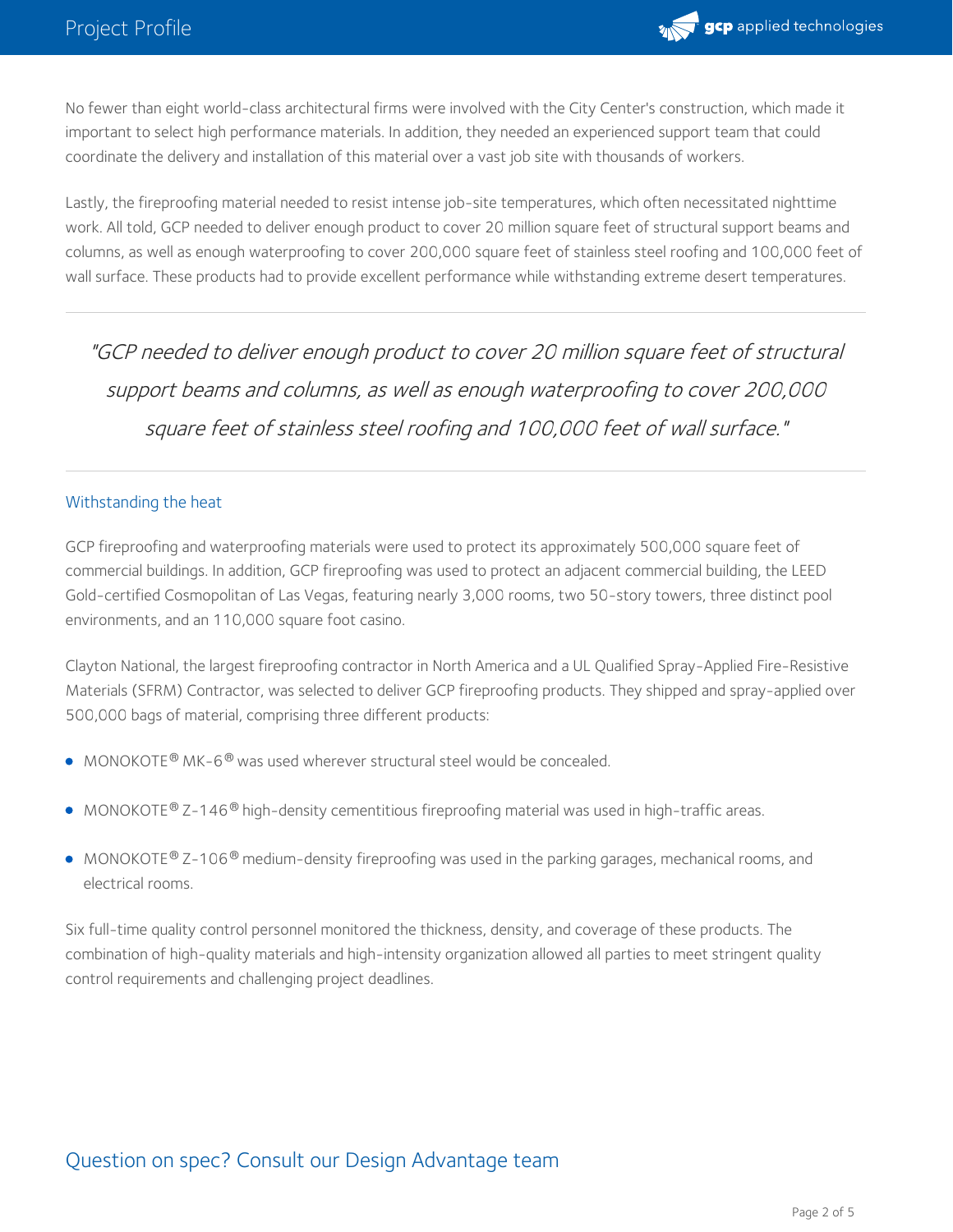

CityCenter architects also specified Grace [ULTRA™](https://gcpat.com/en/solutions/products/grace-ice-water-shield-roofing-underlayment) roofing underlayment for areas to be covered by stainless-steel roofs. In the heat of a Nevada summer, the exceptional heat resistance of Grace [ULTRA™](https://gcpat.com/en/solutions/products/grace-ice-water-shield-roofing-underlayment)'s butyl-based adhesive chemistry and its proven superior performance made it an ideal choice for this "hot roof" assembly. In the same vein, [PERM-A-BARRIER](https://gcpat.com/en/solutions/products/perm-a-barrier-air-barrier-system) ®HT (high temperature) wall membrane was used for on wall surfaces. Designed for the kind of elevated temperatures found in the desert heat, [PERM-A-BARRIER](https://gcpat.com/en/solutions/products/perm-a-barrier-air-barrier-system)®HT was a perfect choice as a self-sealing, selfadhering vapor barrier.

[MONOKOTE](https://gcpat.com/en/solutions/products/monokote-fireproofing) ®fireproofing, Grace [ULTRA™](https://gcpat.com/en/solutions/products/grace-ice-water-shield-roofing-underlayment) roofing underlayment, and [PERM-A-BARRIER](https://gcpat.com/en/solutions/products/perm-a-barrier-air-barrier-system) ®air barrier membrane offered add design and performance advantages, while making life easier for contractors in the field. The use of Monokote allowed contractors to complete a massive project on time while working under some of the harshest jobsite conditions imaginable. In turn, the designers who specified [MONOKOTE](https://gcpat.com/en/solutions/products/monokote-fireproofing)  $^\text{\textregistered}$ in their plans ended up choosing a material that performed admirably and passed inspection.

"The combination of high-quality materials and high-intensity organization allowed all parties to meet stringent quality control requirements and challenging project deadlines."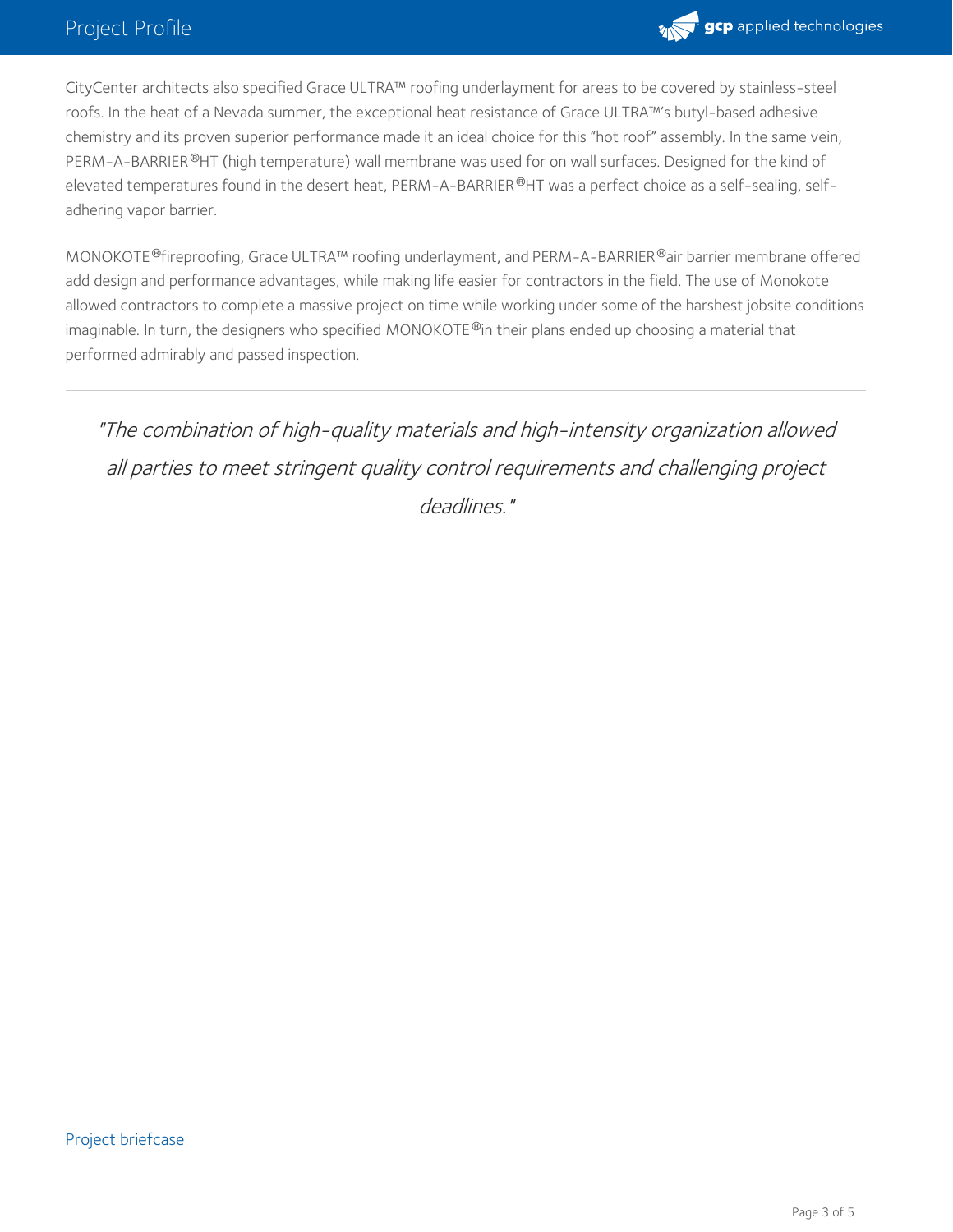



## [PERM-A-BARRIER](https://gcpat.com/node/1501)  $^\circledR$  Wall Membrane (US Version)

[Downloadpdf](https://gcpat.com/sites/gcpat.com/files/pdf/current/resource/GCPAT_perm_a_barrier_wall_membrane_us_1501.pdf) [Add](https://gcpat.com/en/ajax/briefcase/addentityfolder/1501) ® Wall Membrane (US Version)" addthis:url="https://gcpat.com/sites/gcpat.com/files/pdf/current/resource/GCPAT\_perm\_a\_barrier\_wall\_membrane\_us\_1501.pdf" class="action action--share sharethis addthis\_button\_more" href="#">Share

## [MONOKOTE](https://gcpat.com/en/solutions/products/monokote-fireproofing/monokote-mk-6s)® MK-6s

[Downloadpdf](https://gcpat.com/sites/gcpat.com/files/pdf/current/resource/GCPAT_monokote_mk_6s_us_66151.pdf) [Add](https://gcpat.com/en/ajax/briefcase/addentityfolder/66151) ® MK-6s" addthis:url="https://gcpat.com/sites/gcpat.com/files/pdf/current/resource/GCPAT\_monokote\_mk\_6s\_us\_66151.pdf" class="action action--share sharethis addthis\_button\_more" href="#">Share

## $MONOKOTE<sup>®</sup> Z-146$  $MONOKOTE<sup>®</sup> Z-146$

[Downloadpdf](hhttps://gcpat.com/sites/gcpat.com/files/pdf/current/resource/GCPAT_monokote_z_146_us_4886.pdf) [Add](https://gcpat.com/en/ajax/briefcase/addentityfolder/4886) ® Z-146" addthis:url="https://gcpat.com/sites/gcpat.com/files/pdf/current/resource/GCPAT\_monokote\_z\_146\_us\_4886.pdf" class="action action--share sharethis addthis\_button\_more" href="#">Share

## $\textsf{MONOKOTE}^{\circledast}$  $\textsf{MONOKOTE}^{\circledast}$  $\textsf{MONOKOTE}^{\circledast}$  Z–106/HY $^{\circledast}$

[Downloadpdf](https://gcpat.com/sites/gcpat.com/files/pdf/current/resource/GCPAT_monokote_z_106hy_us_4966.pdf) [Add](https://gcpat.com/en/ajax/briefcase/addentityfolder/4966) ® Z-106/HY® " addthis:url="https://gcpat.com/sites/gcpat.com/files/pdf/current/resource/GCPAT\_monokote\_z\_106hy\_us\_4966.pdf" class="action action--share sharethis addthis\_button\_more" href="#">Share

### GRACE [ULTRA™](https://gcpat.com/en/solutions/products/grace-ice-water-shield-roofing-underlayment/grace-ultra) (US Version)

[Downloadpdf](https://gcpat.com/sites/gcpat.com/files/pdf/current/resource/GCPAT_grace_ultra_us_10726.pdf)